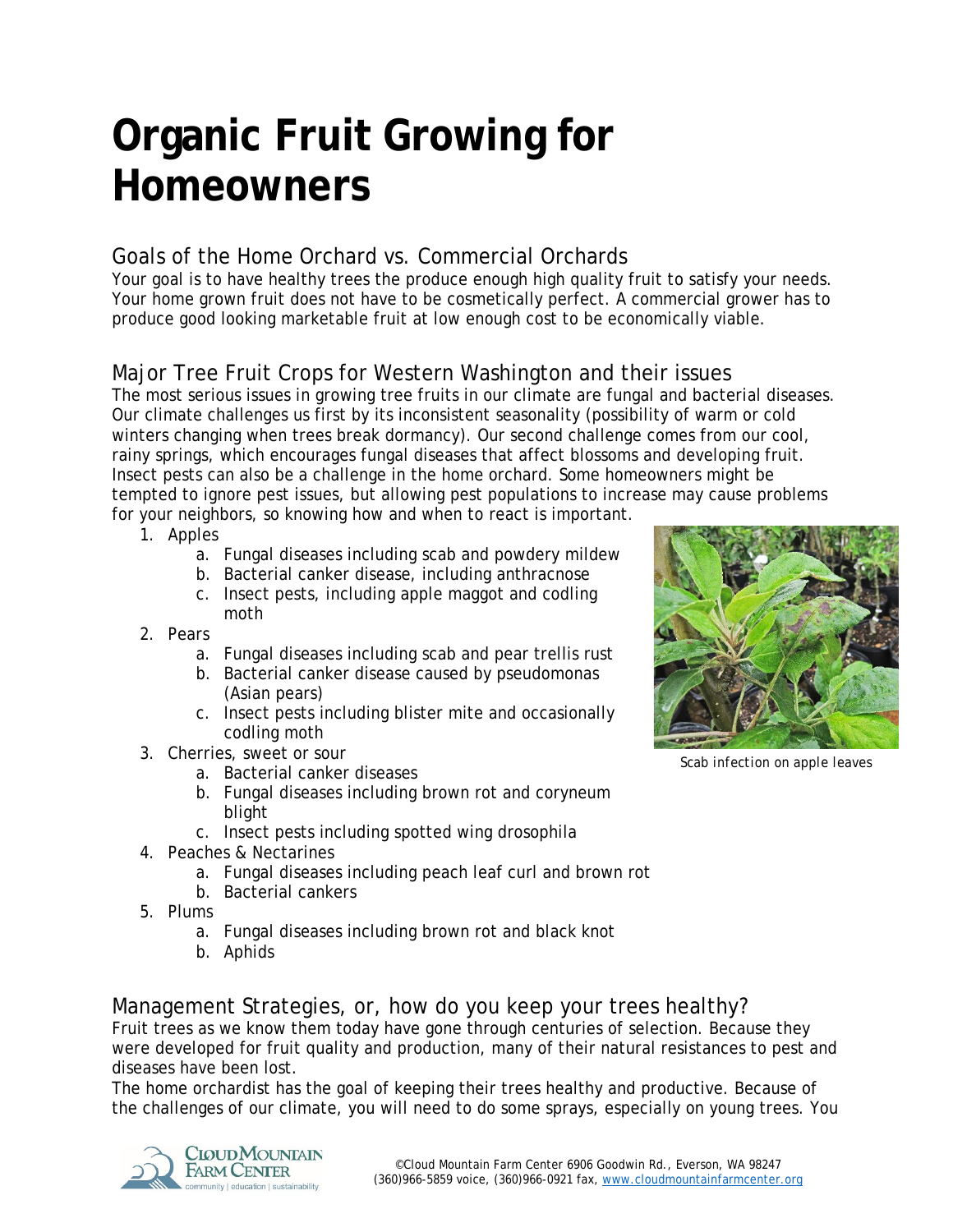can grow healthy trees using organic methods, but to be successful, you need to be proactive. Organic disease control needs to be in place before the infection occurs.

Repeated 'misses' on your timing can lead to stunted trees and blind wood (no fruit buds). Learning to use bud stages and heat units to time your controls is important, especially when

using organic sprays. Online decision making tools/websites are very valuable in helping you target your strategies:

- 1. USPest.org this site uses weather stations to run disease and pest models and help you make decisions on when to spray. It is worth spending time here, learning to use the models. It will let you set up the models that work for your orchard, using the weather stations closest to you. For most home orchards, look at the models for
	- a. Apple Scab
	- b. Pear Scab
	- c. Codling Moth
	- d. Apple Maggot
- 2. Ag Weather Net this site is run by WSU, and uses just the Ag Weather stations throughout WA



 $-0.0$ 

*USPest.org page*

state. It requires registration to use, and many of the models require a subscription. For some homeowners, there will not be a weather station close enough to you to make this site useful (weather stations are only located in prime agricultural land areas).

When planting new trees, try to choose disease resistant varieties. Look for scab and mildew resistance in apples and pears, and leaf curl resistance in peaches. Later blooming sweet cherries and all tart cherries are easier to grow in frost prone sites.

#### **Organic Products for fungal and bacterial disease control**

- 1. Micronized Sulfur- available as powder and occasionally liquid concentrate form.
	- a. Use with oil for delayed dormant sprays on pears and apples, controls powdery mildew, between stages 4 and 6
	- b. Use for scab control on apples and pears, at pre-pink and petal fall
	- c. Use with oil at leaf fall to control blister mite on pears
	- d. Use at shuck fall (just after petal fall) on plums to help control black knot
- 2. Lime Sulfur usually only available at agronomy stores, in large quantity. Considered organic, but caustic, so use caution
	- a. Control for powdery mildew on apples as delayed dormant spray, between stages 4 and 6
	- b. Control for peach leaf curl- spray at bud swell, then again in 3 weeks, and again 3 weeks later
- 3. Copper, as copper sulfate or copper soap

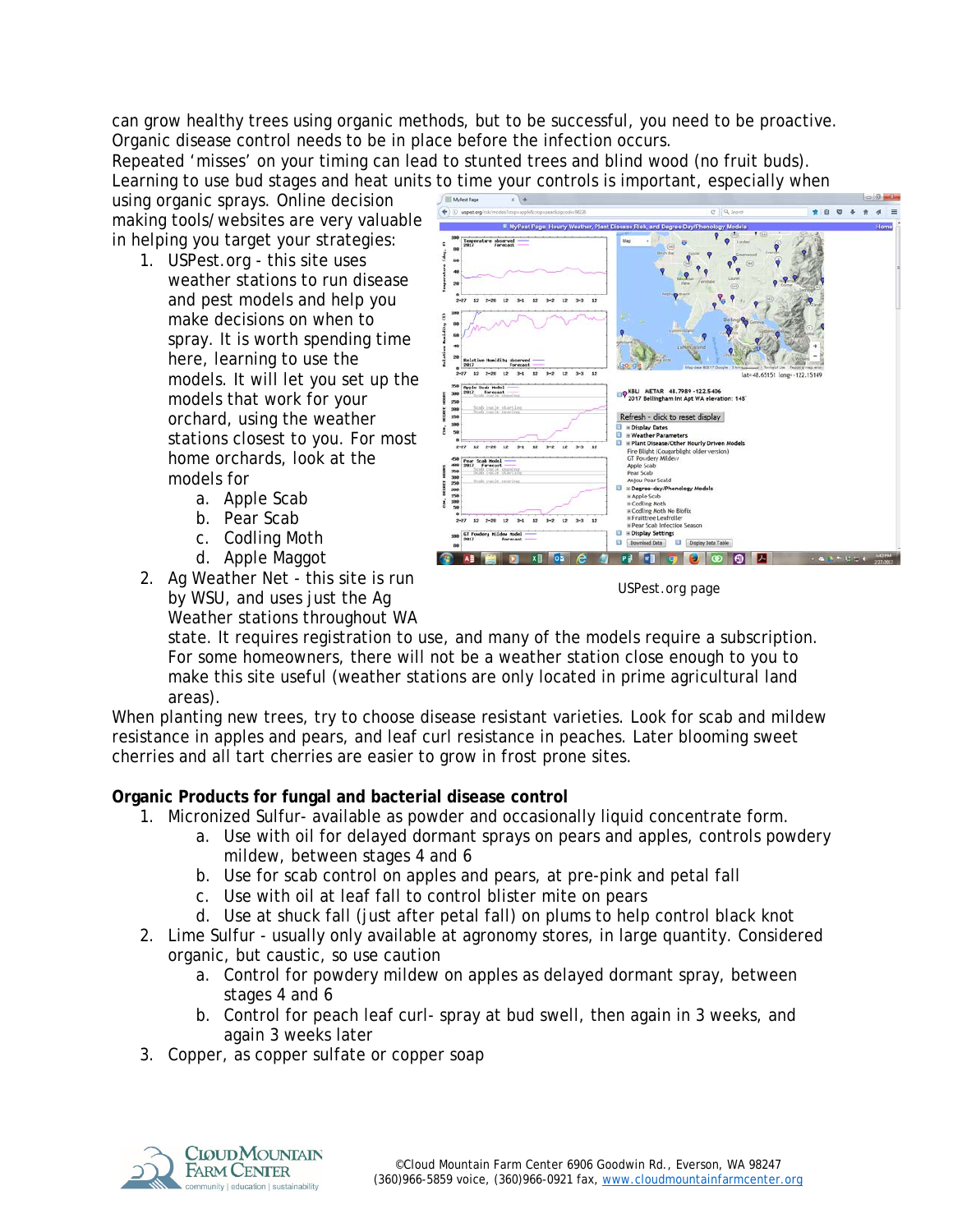- a. Use at stage 3, combined with oil, on cherries, peaches and apricots, to control blossom blight and brown rot. The oil will smother overwintering aphid and mite eggs
- b. Use with a sticker at leaf fall on stone fruits to protect against bacterial canker, and on pome fruits to protect against anthracnose and pseudomonas canker.
- 4. Serenade/Sonata/Monterey Complete Disease Control- bacterial based fungicide that provides some control against fungal diseases, and unlike copper, can be used on actively growing trees.
	- a. Powdery mildew on pome fruits
	- b. Brown rot on stone fruits
	- c. Pear blister rust (not complete control, some suppression)

Beyond fungal and bacterial diseases, every orchard will at some point have pest issues. Your first line of defense is vigilance- scouting your orchard for problems so you can react before too much damage occurs. Scouting can be routine observation of your trees. Pheromone and sticky traps can also be used to monitor for pest presence.

Sanitation is a very effective tool in managing pests. Picking up and destroying fallen fruit, especially fruit that has larval stages of codling moth or apple maggot in it, or fruit affected by brown rot, helps remove the pest or disease from your orchard.

Physical barriers can also help with pest control, i.e. bird netting, apple maggot barriers, deer fencing, trunk guards. A newer product we're trying is orchard specific insect netting, covering the whole tree.

#### **Organic pest controls for the home orchard**

- 1. Horticultural oils, either mineral or vegetable based, are effective at smothering overwintering eggs of aphids and mites. They need full contact/coverage to work, and if used during the growing season can cause foliage and/or flower burn on some varieties.
- 2. Horticultural soap is used to control soft bodied insects such as aphids during the growing season. They need repeat applications to work.
- 3. *Bacillius thuringiensis* (Bt) is a bacterial control for the larval stages of many moths. The main use in the home orchard is to control leaf roller on apples and pears. Add this to your delayed dormant and first scab sprays to get the early hatch. This product can also be used for the early stages of webworm outbreaks.
- 4. Spinosad is also bacteria based, but broader spectrum. It is toxic to bees, so do not use it when bees are active. It is effective on codling moth, and somewhat effective on apple maggot. There is a danger of overuse, leading to resistant pests, so should be used with caution.
- 5. Codling Moth virus (Cyd-X, Carpovirusine, Virosoft) is a virus based control for codling moth only. Timing is crucial, and it is an expensive product.
- 6. Mycotrol is a fungal based insecticide that is effective against aphids and leaf hoppers. Expensive and hard to find locally.
- 7. Neem oil based insecticides, including Azadirect are effective on some insects including SWD, pear slug, apple maggot, and cherry fruit fly.

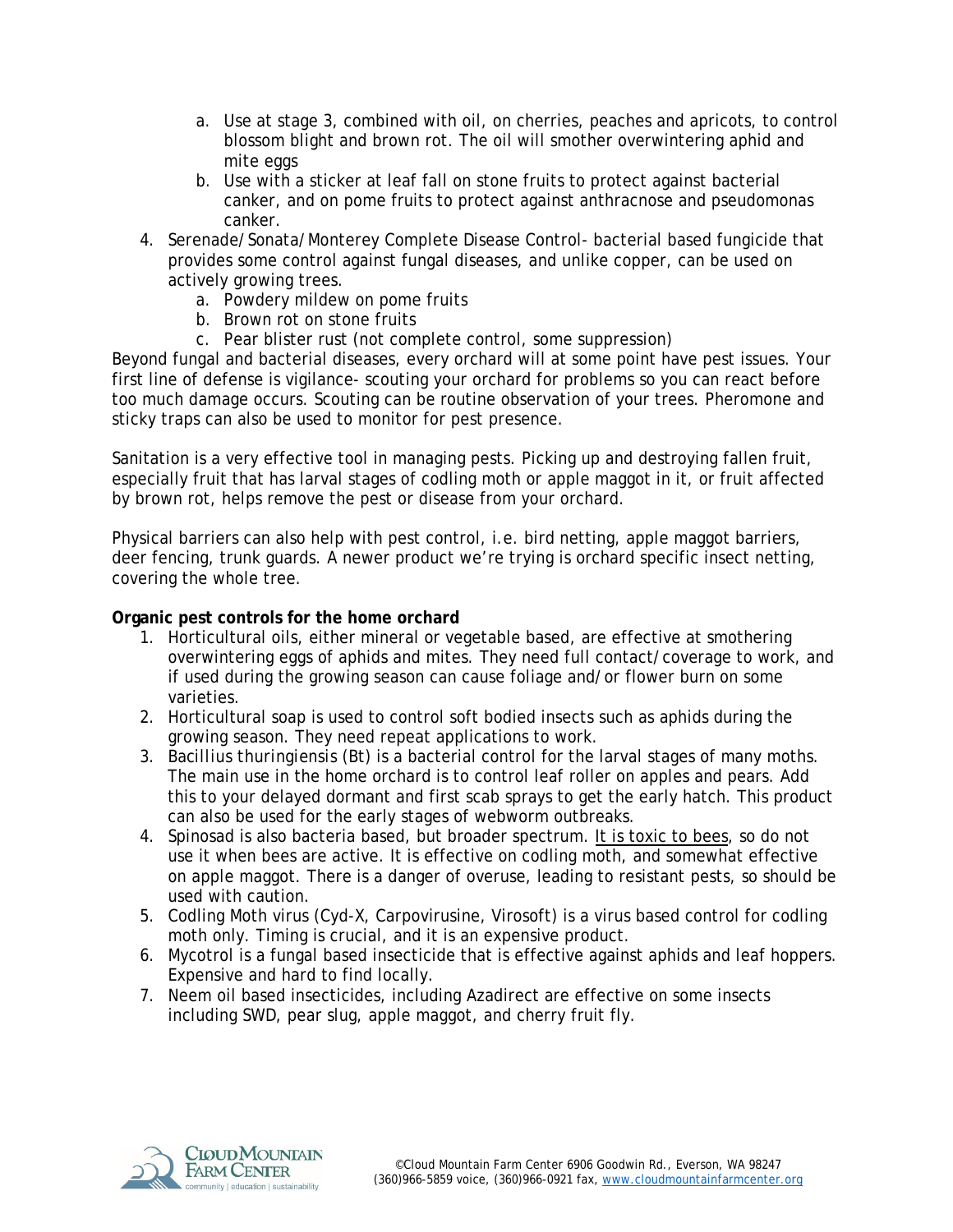